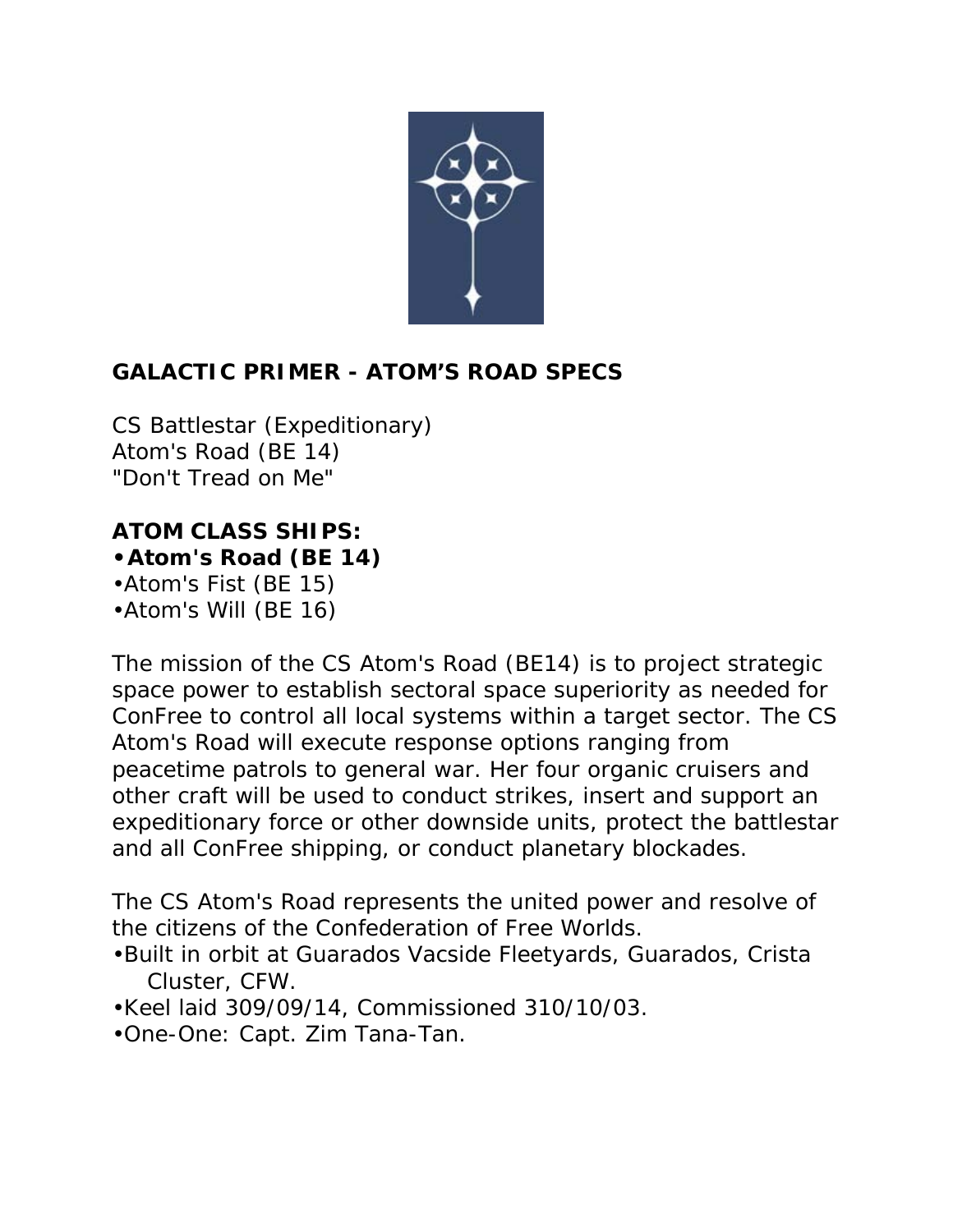- •Designed Complement: Officers 980, Enlisted 5,272 (excludes expeditionary strength). Strike Force Complement: CF Legion Marine Fleet Tac units (organic).
- •Strike Force Strength: CLASSIFIED.
- •Expeditionary Strength: Regimental.
- •Maximum capacity (evacuation duty): Circa 20,000.
- •Initial Assignment: Fleetcom (Black Fleet/Outvac), 22 Legion (Rimguard).

### **SPECIFICATIONS**

- •Length overall: 2,060 mk.
- •Extreme width: 820 mk (with cruisers docked).

## **ARMAMENT**

- •Antimat Ship/Planet: CLASSIFIED.
- •Antimat Ship/Ship Torpedoes, M4: CLASSIFIED.
- •Antimat missiles: CLASSIFIED.
- •Stratstar Ship/Planet: CLASSIFIED.
- •Stratstar Ship/Ship, M2: CLASSIFIED.
- •StratLaser O/D Systems, M2: CLASSIFIED.
- •Plasma SS Autoscan, M4: CLASSIFIED.
- •Deathstar: CLASSIFIED.
- •Inboard 4S, Crista Science. Range: CLASSIFIED.
- •Shields, Iomag Deflection: CLASSIFIED.
- •Star Cruisers: Four attack cruisers (Organic/dockable).
- •CS Spawn (CA 133) Full complement of fighters, support craft.
- •CS Spider (CA 134) Full complement of fighters, support craft.
- •CS Sparta (CA 135) Full complement of fighters, support craft.
- •CS Specter (CA 136) Full complement of fighters, support craft.
- •Tacships, Organic squadron: CLASSIFIED.
- •Fighter Force, Organic squadron: CLASSIFIED.
- •Interceptors, Organic squadron: CLASSIFIED.
- •Assault carriers (aircar), Organic: CLASSIFIED.
- •Shuttles, Assault, Organic: CLASSIFIED.
- •Shuttles, Cargo, Organic: CLASSIFIED.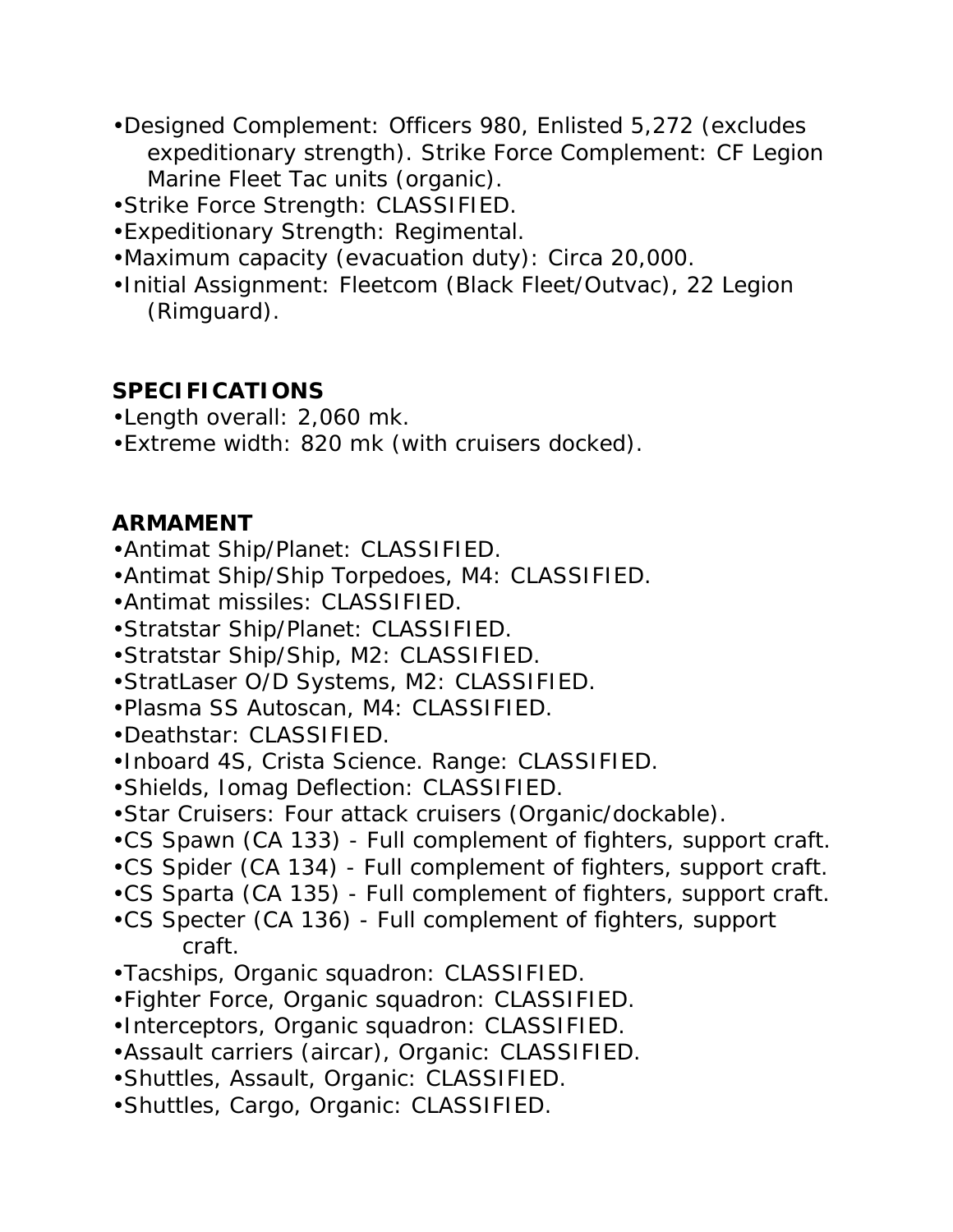- •Captain's Yacht, CS Resolution.
- •Deceptors: Unlimited.

### **ENGINEERING**

- •Stardrive: Antimat Drive Mk 12, Crista Science Systems.
- •Antimat Containment: Iomag Accelerator Mk 6 Fail Safe XXX.
- •Stardrive Power/Speed/Capabilities: CLASSIFIED.
- •Stardrive range: Infinite.
- •Vac Drive: Ion Cluster Mk 5 Sector Drive , Crista Science Systems.
- •Vac Drive Power: 2.6 GM/Z (normal).
- •Vac Drive Range : Galactic (theoretical).
- •Gravity Systems: Self-generated, fully adjustable, antimat powered.
- •Hydroponics/Food: Self-sufficient closed, indefinite.
- •Water: Self-sufficient closed, indefinite.
- •Biosphere/Environmental Systems: Self-sufficient closed, Fail Safe XXX, indefinite.
- •Hull : Fail Safe XXX cenite armor alloy hull, self-sealing.
- •Emergency Evacuation: Lifeboats and individual E-suits for all personnel.
- •Communication Systems: Fleetcom Galactic BattleNet.
- •Neural ComPower: Infinite.
- •Science Lab: Full science oplab.
- •Firing Ranges : Regimental.
- •ES Holo Training: Tactical/Operational, 20 squad units, fully integrated.

# **LIFESTYLE**

- •Crew Quarters: Individual cubes for all officers, crew, organic and expeditionary personnel and VIP visitors; bunk dorms for non-organic personnel.
- •Officer's Mess: Four dining areas. Open Mess: Four cafeterias.
- •Medical Care: Full Fleet Hospital .
- •Information/Recreation: Guarados Information Systems & Branch Library (throughout ship); Regimental gym, tracks &